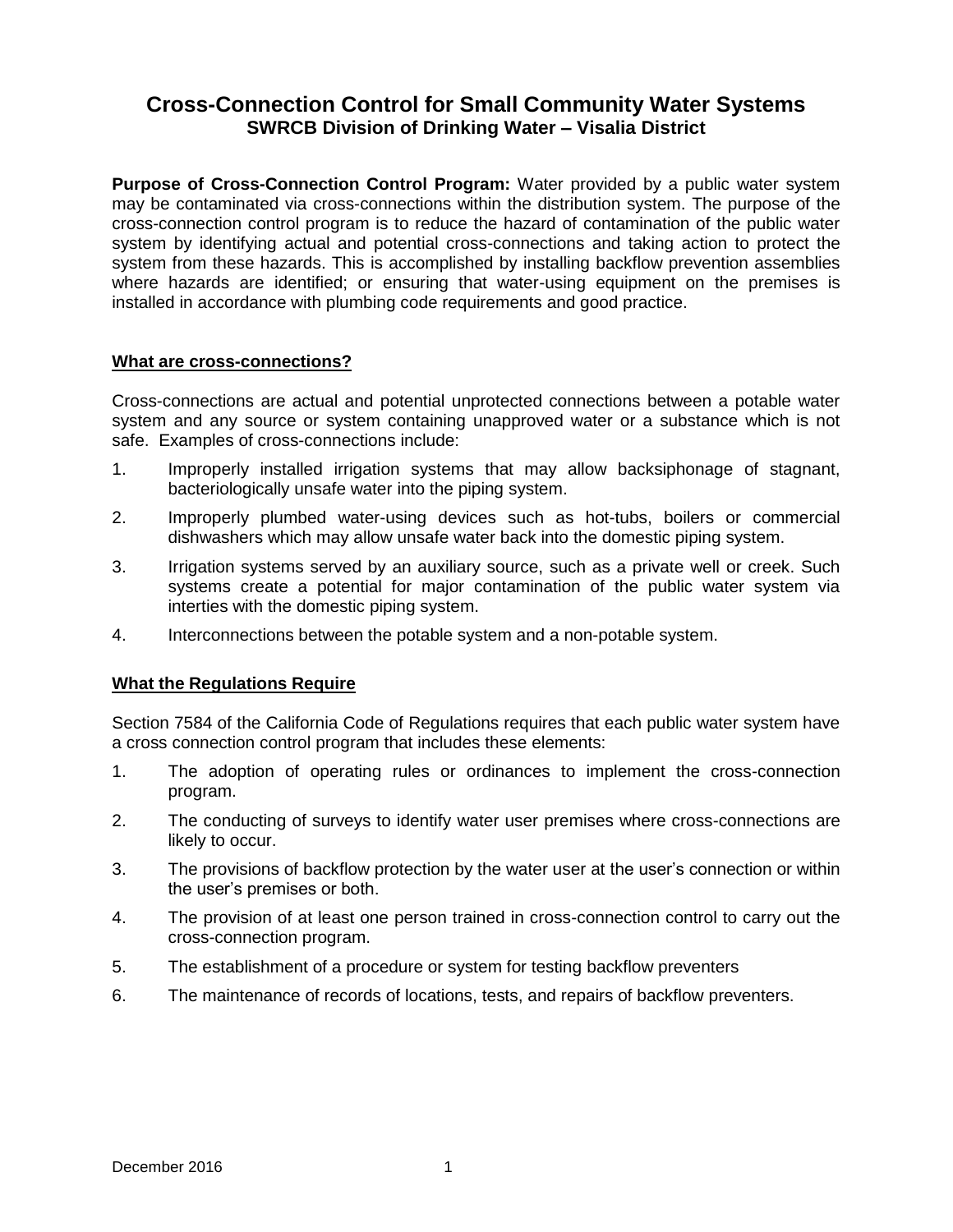# **Getting Started**

For small community water systems, the initial elements of the program consist of the following:

- 1. Adopting an ordinance or set of rules to implement the cross-connection control program. The ordinance or set of rules is important since it establishes the legal authority to carry out the program.
- 2. Conducting a system survey to identify actual and potential cross-connection hazards.
- 3. Ensuring that hazards are abated by the installation of backflow prevention assemblies at the meter, eliminating the hazard in conjunction with the owner of the property or providing internal cross-connection protection.

# **System Survey**

The system survey consists of a preliminary survey and, if necessary, a more detailed second survey. For most small systems, the initial survey may consist of a questionnaire sent to each customer asking whether the customer has specific potential hazards. Documentation of the system survey is to be submitted to the Division. Attached is a summary form for documentation of the system survey.

# **Residential areas**

Customers should be asked if any of the following are located on-site:

- 1. Auxiliary water supply (i.e. either a well or a creek pump) backflow prevention device is mandatory.
- 2. Irrigation systems backflow prevention device not required if system is installed in accordance with plumbing codes with appropriate vacuum breakers.
- 3. Swimming pool, hot tub or spa backflow prevention device not required if system is installed in accordance with plumbing codes.
- 4. Solar hot water heating panels backflow prevention device not required if system is installed in accordance with plumbing codes.
- 5. Graywater systems backflow prevention assemblies may not be required if the system is installed in accordance with the Uniform Plumbing Code.

If these or other potential hazards are located on site, the water system is to determine whether the equipment has been installed in accordance with plumbing codes and/or good practice in order to minimize the risk of backflow.

**Commercial customers:** A more detailed questionnaire and survey is necessary. Small community systems, which also serve commercial customers, should contact the Division. A system survey of commercial users as specified in the Manual is to be performed. As an alternative, the system may decide to require backflow prevention assemblies at all commercial service connections where hazards are likely to exist.

**Wastewater and Hazardous Wastes:** A service connection which handles wastewater or dangerous chemicals requires special evaluation and protection from cross-connection hazards. For additional information on evaluating this type of facility, please contact the appropriate regulatory agency and a cross-connection control specialist.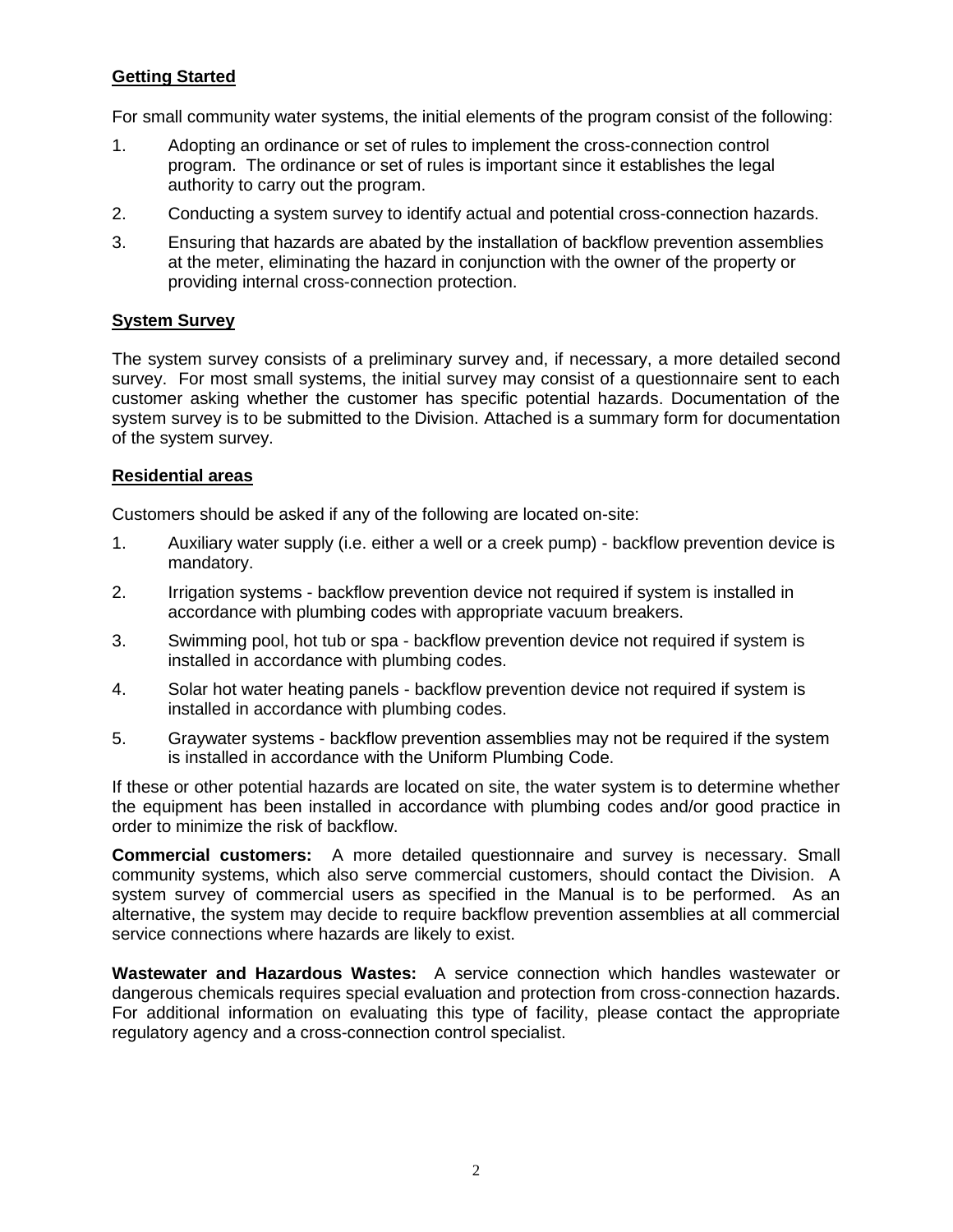# **ELEMENTS OF A CROSS-CONNECTION CONTROL PROGRAM SWRCB Division of Drinking Water – Visalia District**

When implementing a Cross-Connection Control Program, the water supplier or health agency should follow an organized plan. The following items should be included as a minimum. The items **explain the Division's policy regarding the regulations.** 

#### **Section 7584. Responsibility and Scope of Program**

The water supplier shall protect the public water supply from contamination by implementation of a cross-connection control program. The program, or any portion thereof, may be implemented directly by the water supplier or by means of a contract with the local health agency, or with another agency approved by the health agency. The water supplier's crossconnection control program shall for the purpose of addressing the requirements of Sections 7585 through 7605 include, but not limited to, the following elements:

#### *(1) The adoption of operating rules or ordinances to implement the cross-connection program.*

A public water supplier shall enact an ordinance or rule of service outlining the crossconnection control program and providing enforcement authority.

#### *(2) The conducting of surveys to identify water user premises where crossconnections are likely to occur.*

Water utilities do not have any responsibility for controlling or abating cross-connections on a user's premises. All existing facilities where potential cross-connections are suspected, however, shall be listed and inspected or reinspected on a priority basis, where feasible. All applications for new services or for enlarging existing services or changing of occupant shall be reviewed or screened for cross-connections hazards.

#### *(3) The provision of backflow protection by the water user at the user's connection or within the user's premises or both.*

Adequate provisions for implementation and enforcement of backflow protection where needed including the shutting off service when necessary.

#### *(4) The provision of at least one person trained in cross-connection control to carry out the cross-connection program.*

Specific units of the health agency and/or water supplier should be designated to organize and carry out the cross-connection control program. The personnel in those units should be trained as to the causes and hazards of unprotected cross-connections.

#### *(5) The establishment of a procedure or system for testing backflow preventers.*

A list of approved backflow preventers and list of certified testers should be made available to each water user required to provide backflow protection.

The list may include backflow devices approved by University of Southern California, Foundation for Cross-Connection Control and IAPMO, which may be found on the Division of Drinking Water's website at the following address:

#### **[http://www.waterboards.ca.gov/drinking\\_water/certlic/drinkingwater/Publications.shtml](http://www.waterboards.ca.gov/drinking_water/certlic/drinkingwater/Publications.shtml)**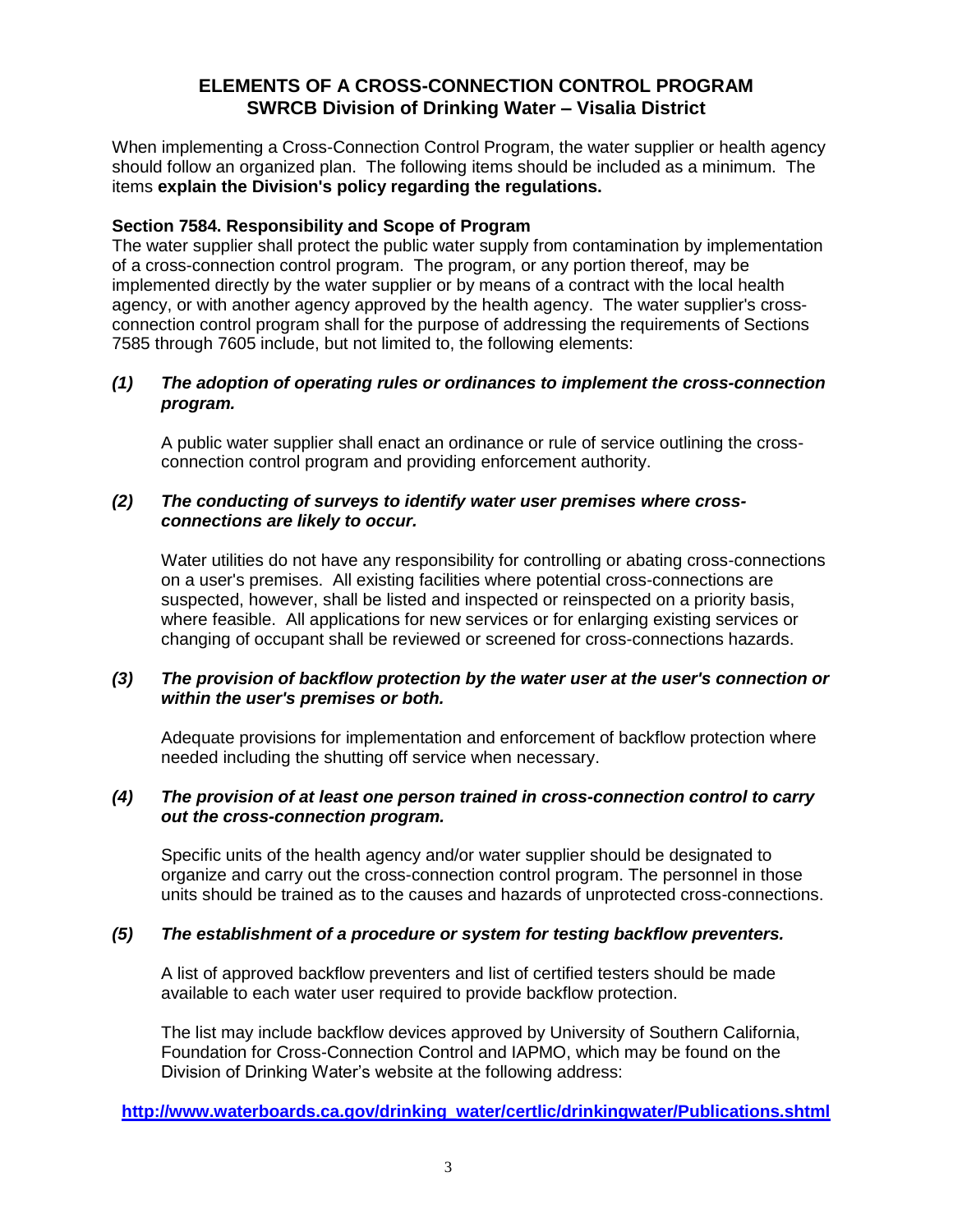The List of certified testers may be lists developed by the American Water Works Association and local county health agencies.

# **Backflow preventers should be tested at least yearly or more often as required by the health agency or water supplier.**

#### *(6) The maintenance of records of locations, tests and repairs of backflow preventers*

Adequate records should be kept and filed for reference. These records should include, in addition to the name of the owner of the premises, the:

- a) Date of inspection
- b) Results of inspection
- c) Required protection
- d) List of all backflow preventer devices in the system
- e) Test and maintenance reports
- f) All correspondence between the water supplier, the local health authority, and the consumer
- g) Records must be maintained for a minimum of three years

Records of inspection and testing should be evaluated to determine if:

- a) Devices are frequently or sufficiently reviewed to detect failure.
- b) There are unusual feature of a particular model of device or component.
- c) Cause of failure can be eliminated.

A program should be established to notify the water user when his backflow preventer must be tested. (A minimum of once each year is required.) After installation or repair, a backflow preventer should be tested and approved before it is accepted.

# **Section 7605. Testing and Maintenance of Backflow Preventers**

Regulations require the following regarding testing and maintenance of backflow prevention devices:

- (a) The water supplier shall assure that adequate maintenance and periodic testing are provided by the water user to ensure their proper operation.
- (b) Backflow preventers shall be tested by persons who have demonstrated their competency in testing of these devices to the water supplier or health agency.
- (c) Backflow preventers shall be tested at least annually or more frequently if determined to be necessary by the health agency or water supplier. When devices are found to be defective, they shall be repaired or replaced in accordance with the provisions of this Chapter.
- (d) Backflow preventers shall be tested immediately after they are installed, relocated or repaired and not placed in service unless they are functioning as required.
- (e) The water supplier shall notify the water user when testing of backflow preventers is needed. The notice shall contain the date when the test must be completed.
- (f) Reports of testing and maintenance shall be maintained by the water supplier for a minimum of three years.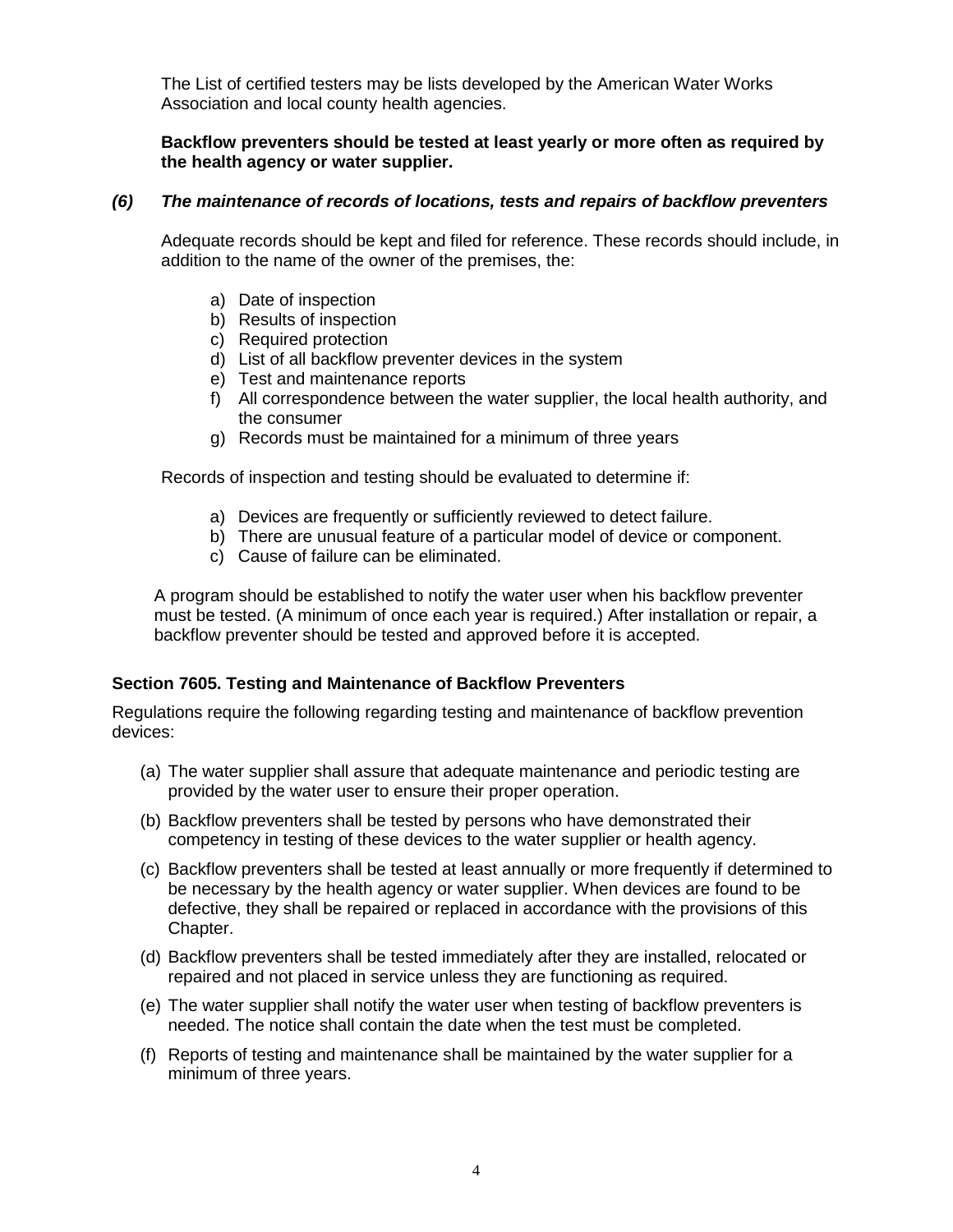# **GUIDELINES FOR CROSS-CONNECTION CONTROL FOR IRRIGATION SYSTEMS**

Public water systems must be protected from actual and potential cross-connections between irrigation systems and domestic water systems. This is accomplished by ensuring that the irrigation system is installed in accordance with the requirements of the Uniform Plumbing Code with appropriate backflow prevention devices.

Special Conditions: For systems with an unapproved auxiliary source serving the irrigation system, additional protective action is necessary to guard against introduction of water from the auxiliary source into drinking water system. The following actions must be taken to guard against this hazard:

- 1. Identify all interties between the domestic system and the irrigation system.
- 2. Either disconnect these interties or install approved backflow prevention devices at each intertie. A Reduced Pressure Principle backflow prevention device is the type of device, which is to be installed.
- 3. Verify that there are no other interconnections between the domestic and irrigation systems. This is accomplished by draining the irrigation system and verifying that it does not refill with water from the domestic system through an undetected cross-connection. This procedure should be repeated on a period basis (once every three months).

Records: Maintain written records of dates of tests, procedures, results and corrective actions taken.